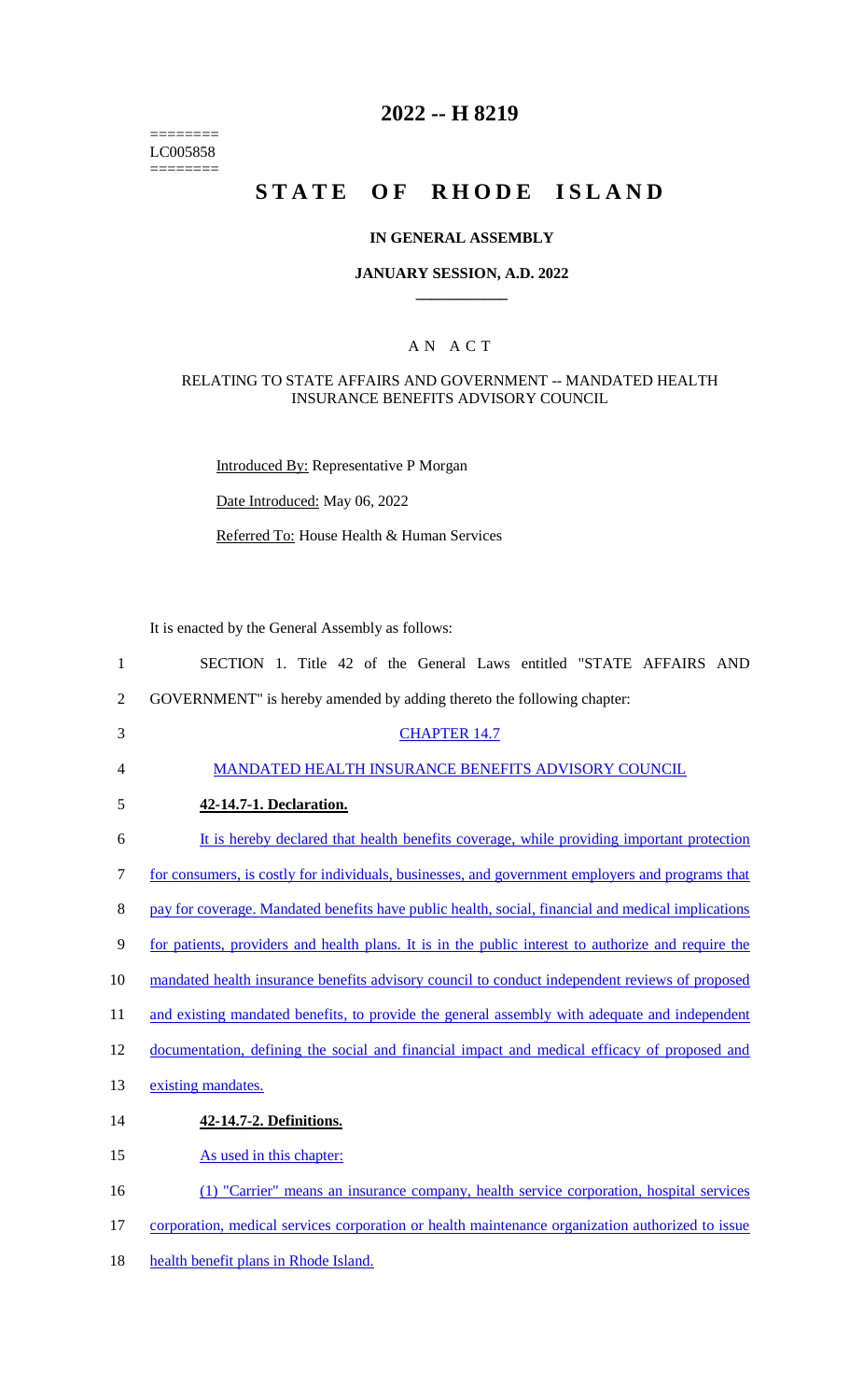| $\mathbf{1}$   | (2) "Council" means the mandated health insurance benefits advisory council.                           |
|----------------|--------------------------------------------------------------------------------------------------------|
| $\overline{2}$ | (3) "Mandated health benefit" means a benefit that a carrier must provide as part of a health          |
| 3              | benefits plan, based on Rhode Island law, unless the benefit is also required by federal law.          |
| $\overline{4}$ | (4) "Mandated provider" means a provider type that a carrier must include as part of a                 |
| 5              | health benefits plan network, based on Rhode Island law, unless the provider mandate is also           |
| 6              | required by federal law.                                                                               |
| 7              | 42-14.5-3. Mandated health insurance benefits advisory council.                                        |
| 8              | There is hereby created a mandated health insurance benefits advisory council, consisting              |
| 9              | of the following members:                                                                              |
| 10             | (1) A representative from two (2) medical insurance companies, to be appointed by the                  |
| 11             | health insurance commissioner.                                                                         |
| 12             | (2) A representative from a Rhode Island sole proprietorship business, with less than one              |
| 13             | hundred (100) employees, to be appointed by the health insurance commissioner.                         |
| 14             | (3) A representative of a Rhode Island based employer, with between one hundred (100)                  |
| 15             | and five hundred (500) employees, to be appointed by the health insurance commissioner.                |
| 16             | (4) A representative of the Rhode Island Manufacturers Association.                                    |
| 17             | (5) A representative from each Rhode Island chamber of commerce, with at least one                     |
| 18             | hundred (100) members, to be appointed by the health insurance commissioner.                           |
| 19             | (6) Two (2) public members, to be appointed by the speaker of the house of representatives.            |
| 20             | (7) Two (2) public members, to be appointed by the president of the senate.                            |
| 21             | 42-14.7-4. Review of mandated benefits or providers.                                                   |
| 22             | (a) The council shall review existing benefit or provider mandates (retrospective review),             |
| 23             | and proposed benefit or provider mandates (prospective review), in accordance with the process         |
| 24             | established in subsections (b) and (c) of this section, and in accordance with the review criteria set |
| 25             | forth in subsection (d) of this section.                                                               |
| 26             | (b) Retrospective review process;                                                                      |
| 27             | The council shall conduct retrospective review of all existing benefit or provider                     |
| 28             | mandates every three (3) years, or three (3) years following the enactment of an existing mandate,     |
| 29             | whichever comes later.                                                                                 |
| 30             | (2) An existing mandate shall sunset sixty (60) days following the council's report to the             |
| 31             | general assembly, recommending the sunset of the mandate, unless the general assembly reenacts         |
| 32             | the mandate.                                                                                           |
| 33             | (3) The council shall solicit information and comments from consumers, government and                  |
| 34             | private-sector employers, relevant provider associations, advocates for a particular mandate, other    |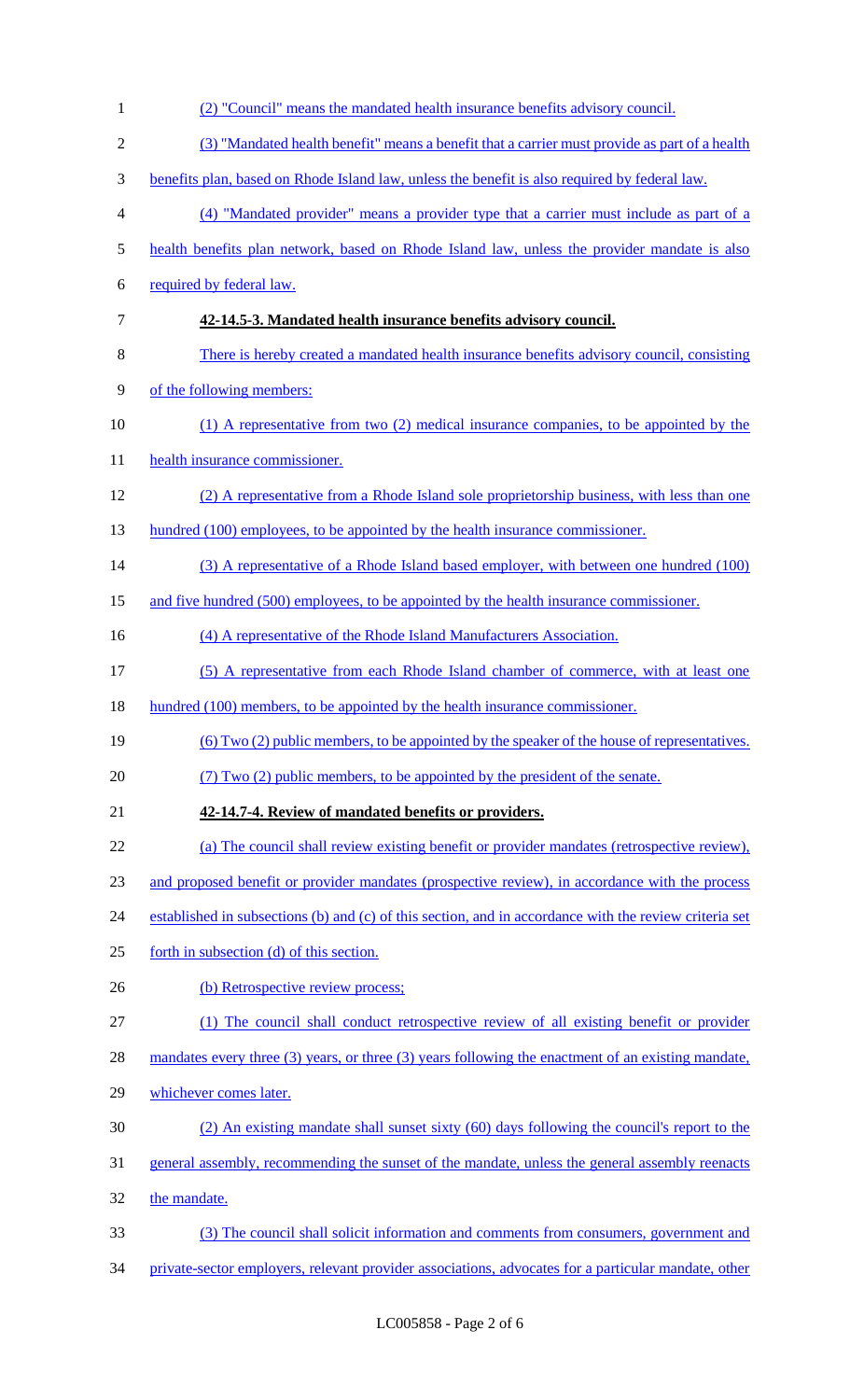1 state agencies, including, but not limited to, the executive office of health and human services (EOHHS), department of health (DOH), the department of behavioral healthcare, developmental disabilities and hospitals (BHDDH), the department of human services (DHS), the lieutenant governor's office and HealthSourceRI (HSRI), and other individuals and entities with relevant information concerning the mandate under review. (4) The council may, at its discretion, conduct a focused report on any existing mandate at any time, based on new research, on medical efficacy of a mandate, or significant change in social or financial impact. (c) Prospective review process: (1) When any bill is introduced in the general assembly that would require a carrier to 11 provide a mandated health benefit or require a health plan to include a specific provider type to be 12 covered, the chairperson of the committee, to which the bill is referred, shall request the council to 13 conduct an independent review of the proposed bill. The council shall conduct its review upon 14 receipt by the council of adequate supporting documentation from the stakeholders seeking enactment of the bill, and upon a determination by the council, that the supporting documentation is complete. (2) Any such legislation shall be accompanied by supporting documentation, detailing the 18 public health, social and financial impact of the proposed mandate and its medical efficacy. If the proposed mandate will increase the cost of insurance premiums, the documentation must also include a proposal for how to fund the increased cost. (3) The council shall solicit information and comments from consumers, government and private-sector employers, relevant provider associations, advocates for a particular mandate, other state agencies, including, but not limited to, EOHHS, DOH, BHDDH, DHS, the lieutenant governor's office and HSRI, and other individuals and entities with relevant information concerning the proposed mandate under review. (4) The council shall report its findings and recommendations to the committee with 27 jurisdiction over the bill, within six (6) months, following the council's determination that the supporting documentation is complete. (5) The council's retrospective and prospective review must include a literature review and financial analysis, and must include consideration of stakeholder information and comments. The council's review shall include consideration of the following factors: (i) Public health; (ii) Impact of mandate on state's morbidity and mortality rates across subpopulations; 34 (iii) Impact of mandate on health disparities;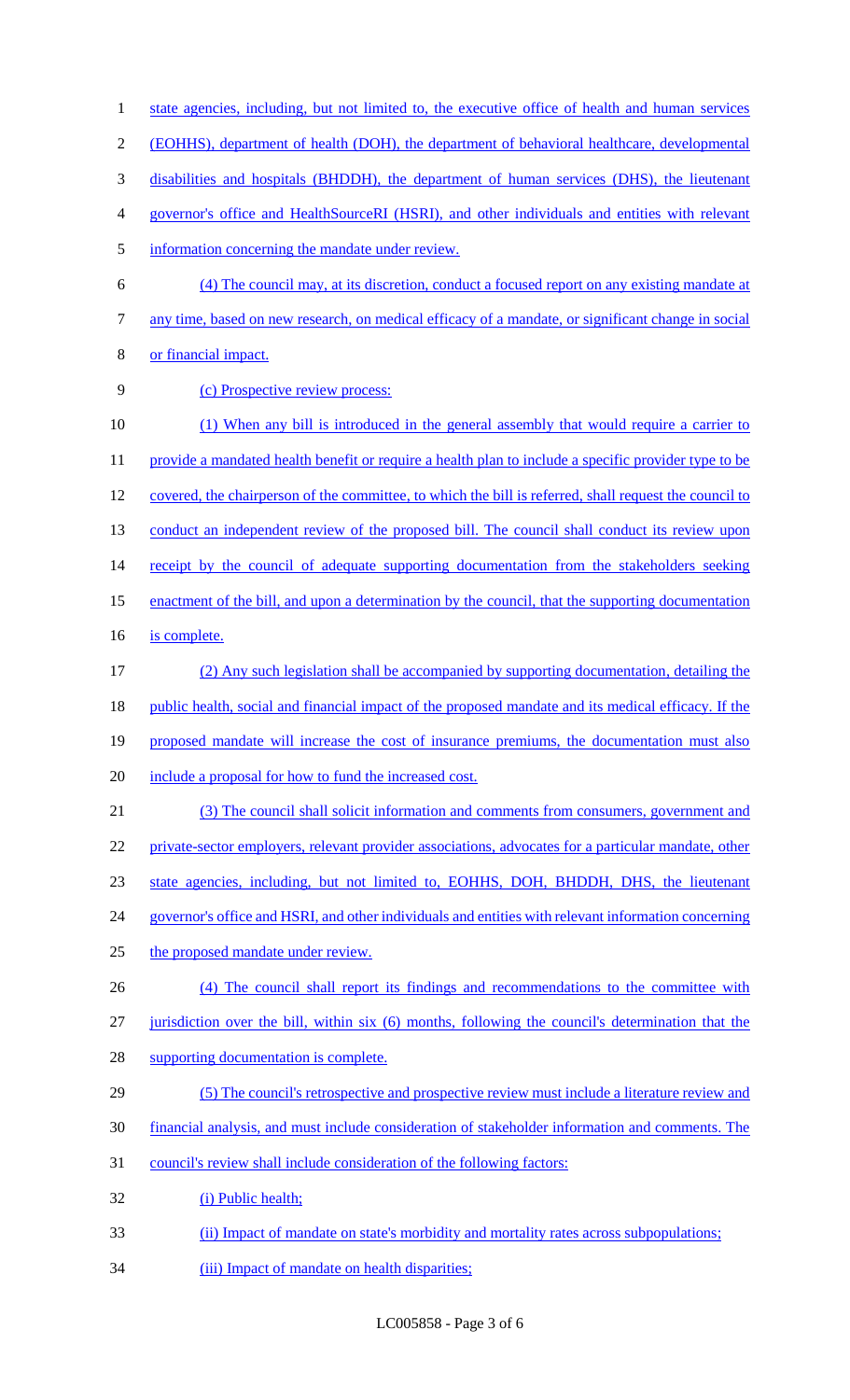| $\mathbf{1}$   | (iv) Social impact;                                                                            |
|----------------|------------------------------------------------------------------------------------------------|
| $\overline{2}$ | (v) Utilization;                                                                               |
| 3              | (vi) Impact of mandate on use of treatment;                                                    |
| 4              | (vii) Encouragement of mandate on consumer use of appropriate treatment/service;               |
| 5              | (viii) Whether the mandate is typically covered by insurers in the state, including the self-  |
| 6              | insured;                                                                                       |
| 7              | (ix) How relevant is the mandate to Rhode Island given the prevalence of a particular          |
| 8              | disease in the state;                                                                          |
| 9              | $(x)$ Whether there are providers in the state available to provide the particular service and |
| 10             | how the mandate would impact the number and type of providers within the state;                |
| 11             | (xi) Whether there are alternative ways for consumers to obtain coverage;                      |
| 12             | (xii) If and how lack of coverage impacts consumers' ability to afford and receive care;       |
| 13             | (xiii) Whether individuals are avoiding care because of lack of coverage;                      |
| 14             | (xiv) Assessment of other states, regarding coverage of the proposed mandated benefit and      |
| 15             | estimated costs, when available;                                                               |
| 16             | (xv) Financial impact, including:                                                              |
| 17             | (A) General cost of the mandate;                                                               |
| 18             | (B) Costs to specific stakeholders, including, but not limited to, cost to individual          |
| 19             | consumers, governmental and private sector employers, and public programs;                     |
| 20             | (C) Impact of mandate on total cost of care and on administrative costs;                       |
| 21             | (D) Cost of not passing the mandate; and                                                       |
| 22             | (E) How the additional cost of the mandate would be funded; and                                |
| 23             | (xvi) Medical efficacy, including:                                                             |
| 24             | (A) Whether treatment falls within federally-defined essential health benefits;                |
| 25             | (B) Effect in prevention or treatment of disease or disability;                                |
| 26             | (C) Recognition by the medical community as effective and efficacious;                         |
| 27             | (D) Demonstration by peer-reviewed scientific literature;                                      |
| 28             | (E) Impact of service on overall quality of care provided; and                                 |
| 29             | (F) The effects of balancing the social, financial and medical input.                          |
| 30             | 42-14.7-5. Cost of review funding.                                                             |
| 31             | The council may assess carriers for the cost of any review conducted under this chapter, in    |
| 32             | accordance with $\S$ 42-14-10 (actuarial fund).                                                |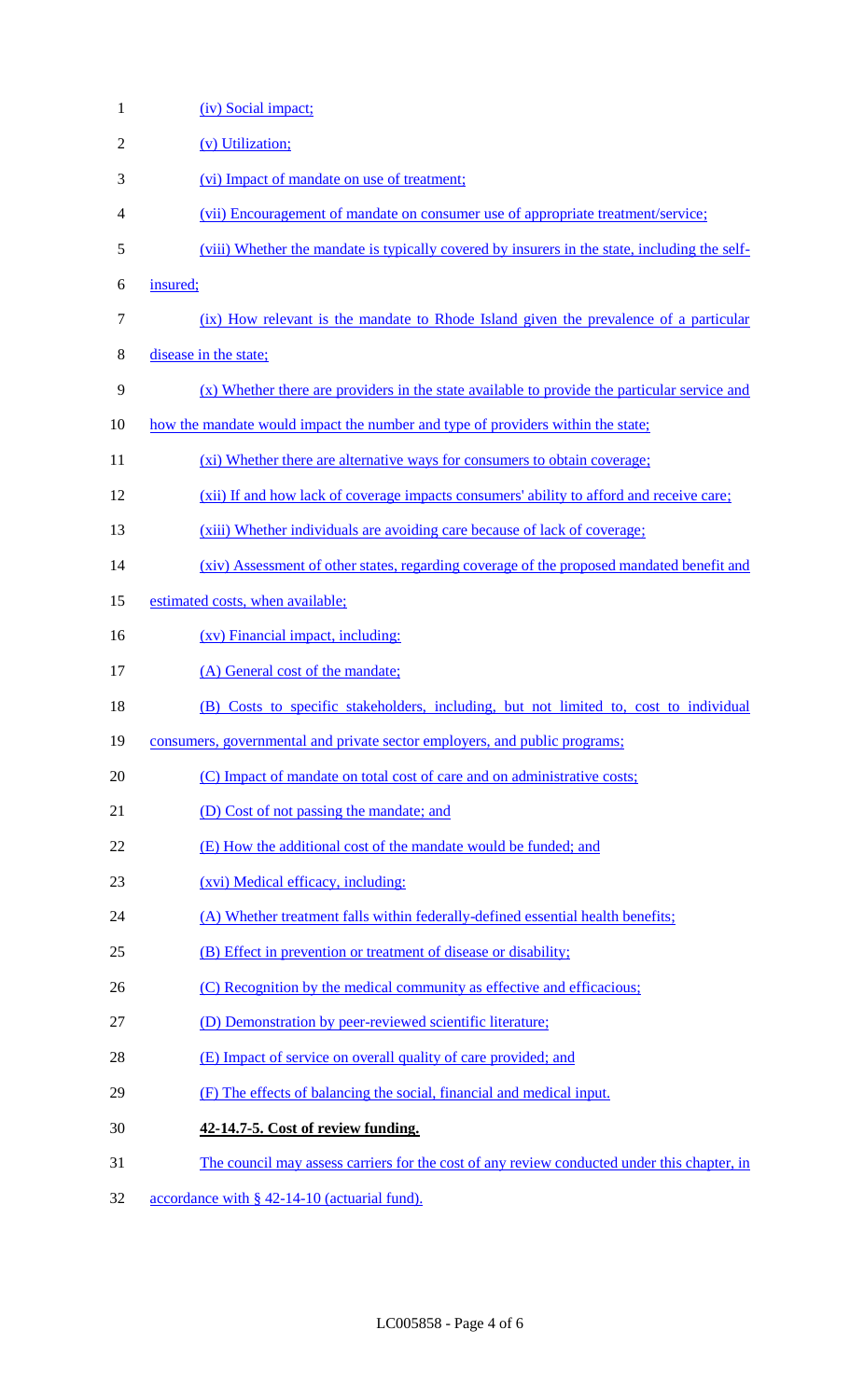1 SECTION 2. This act shall take effect upon passage.

#### $=$ LC005858  $=$